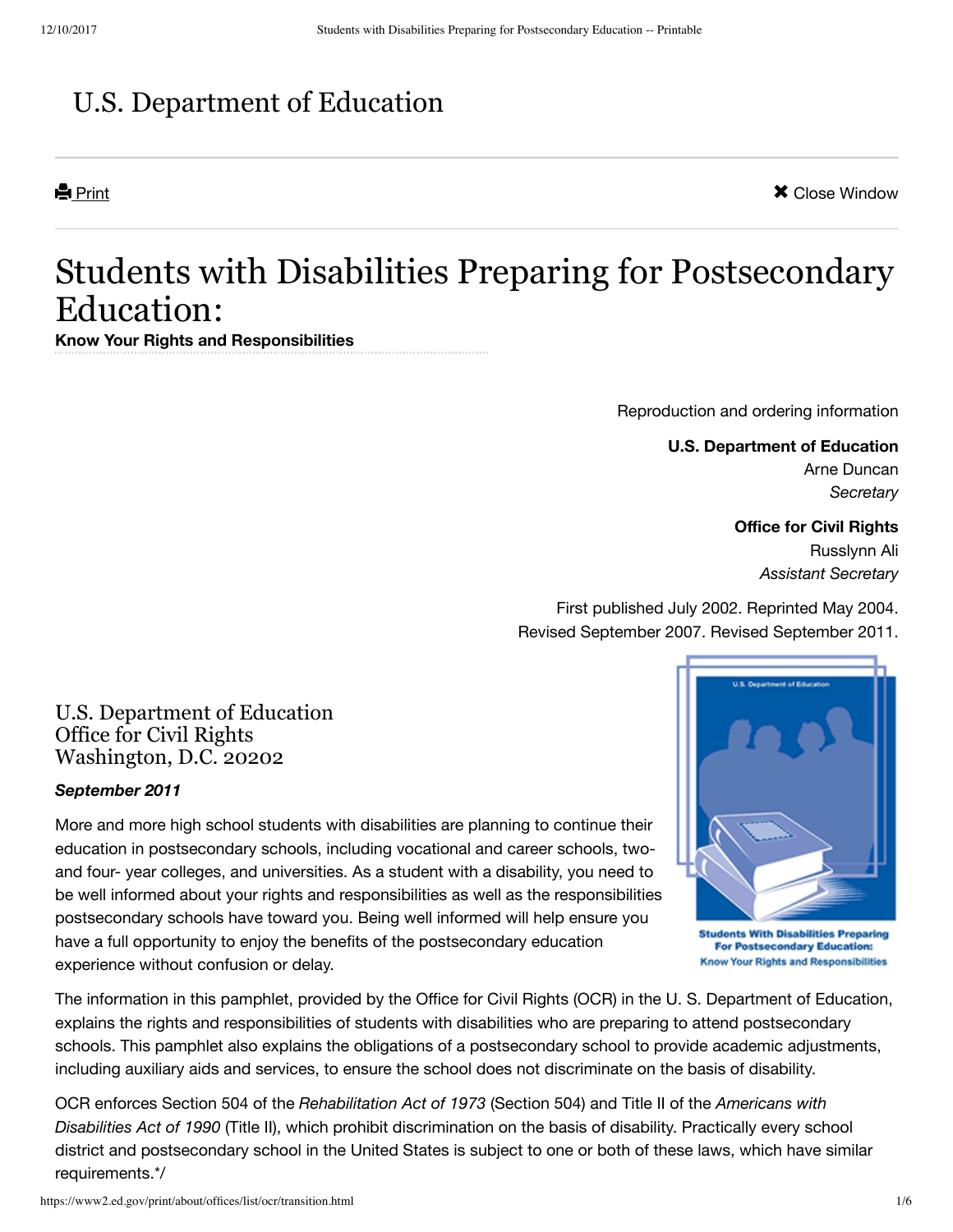Although Section 504 and Title II apply to both school districts and postsecondary schools, the responsibilities of postsecondary schools differ significantly from those of school districts.

Moreover, you will have responsibilities as a postsecondary student that you do not have as a high school student. OCR strongly encourages you to know your responsibilities and those of postsecondary schools under Section 504 and Title II. Doing so will improve your opportunity to succeed as you enter postsecondary education.

The following questions and answers provide more specific information to help you succeed.

### **As a student with a disability leaving high school and entering postsecondary education, will I see differences in my rights and how they are addressed?**

Yes. Section 504 and Title II protect elementary, secondary, and postsecondary students from discrimination. Nevertheless, several of the requirements that apply through high school are different from the requirements that apply beyond high school. For instance, Section 504 requires a school district to provide a free appropriate public education (FAPE) to each child with a disability in the district's jurisdiction. Whatever the disability, a school district must identify an individual's educational needs and provide any regular or special education and related aids and services necessary to meet those needs as well as it is meeting the needs of students without disabilities.

Unlike your high school, however, your postsecondary school is not required to provide FAPE. Rather, your postsecondary school is required to provide appropriate academic adjustments as necessary to ensure that it does not discriminate on the basis of disability. In addition, if your postsecondary school provides housing to nondisabled students, it must provide comparable, convenient, and accessible housing to students with disabilities at the same cost.

Other important differences that you need to know, even before you arrive at your postsecondary school, are addressed in the remaining questions.

#### **May a postsecondary school deny my admission because I have a disability?**

No. If you meet the essential requirements for admission, a postsecondary school may not deny your admission simply because you have a disability.

#### **Do I have to inform a postsecondary school that I have a disability?**

No. But if you want the school to provide an academic adjustment, you must identify yourself as having a disability. Likewise, you should let the school know about your disability if you want to ensure that you are assigned to accessible facilities. In any event, your disclosure of a disability is always voluntary.

#### **What academic adjustments must a postsecondary school provide?**

The appropriate academic adjustment must be determined based on your disability and individual needs. Academic adjustments may include auxiliary aids and services, as well as modifications to academic requirements as necessary to ensure equal educational opportunity. Examples of adjustments are: arranging for priority registration; reducing a course load; substituting one course for another; providing note takers, recording devices, sign language interpreters, extended time for testing, and, if telephones are provided in dorm rooms, a TTY in your dorm room; and equipping school computers with screen-reading, voice recognition, or other adaptive software or hardware.

In providing an academic adjustment, your postsecondary school is not required to lower or substantially modify essential requirements. For example, although your school may be required to provide extended testing time, it is not required to change the substantive content of the test. In addition, your postsecondary school does not have to make adjustments that would fundamentally alter the nature of a service, program, or activity, or that would result in an undue financial or administrative burden. Finally, your postsecondary school does not have to provide personal attendants, individually prescribed devices, readers for personal use or study, or other devices or services of a personal nature, such as tutoring and typing.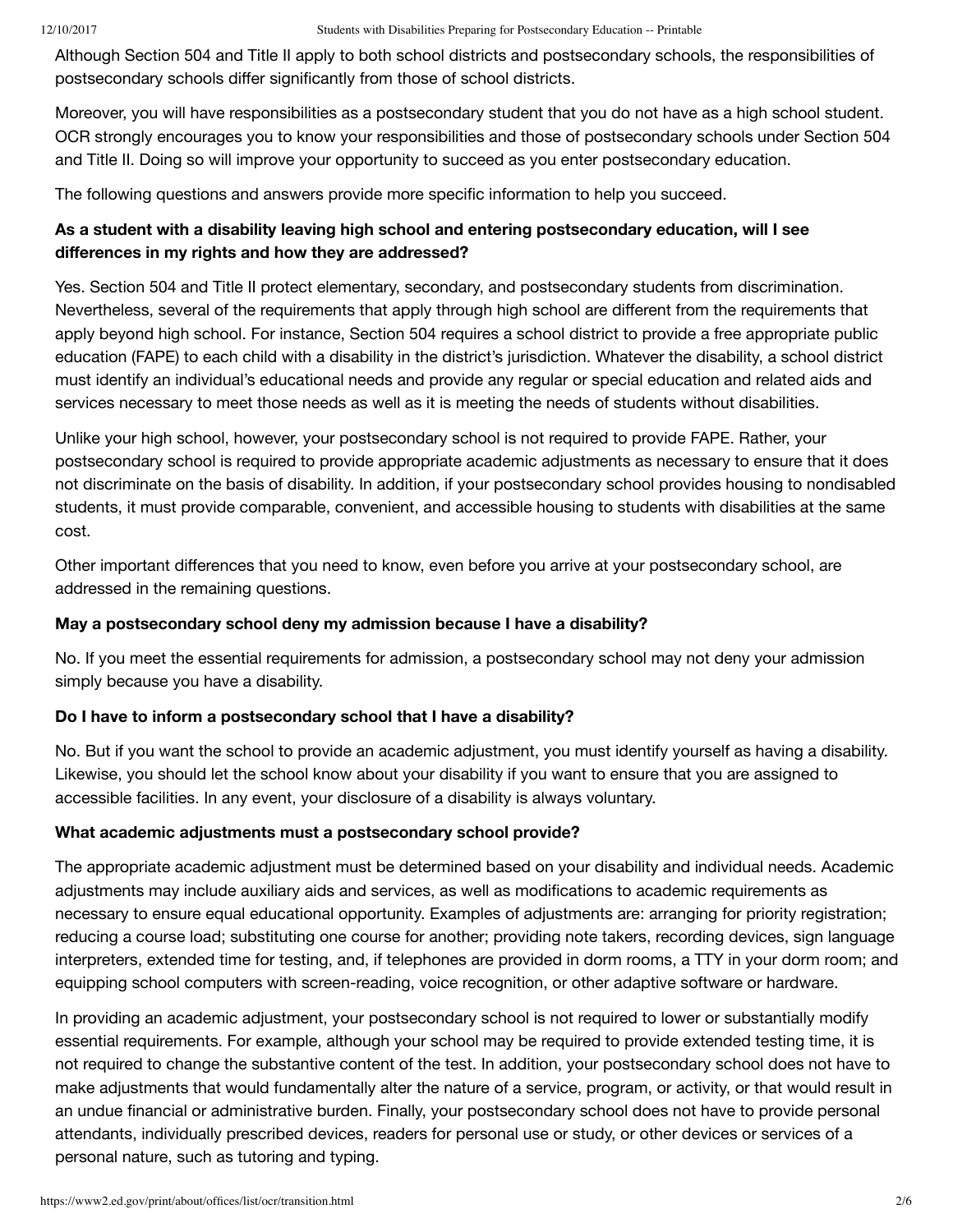#### **If I want an academic adjustment, what must I do?**

You must inform the school that you have a disability and need an academic adjustment. Unlike your school district, your postsecondary school is not required to identify you as having a disability or to assess your needs.

Your postsecondary school may require you to follow reasonable procedures to request an academic adjustment. You are responsible for knowing and following those procedures. In their publications providing general information, postsecondary schools usually include information on the procedures and contacts for requesting an academic adjustment. Such publications include recruitment materials, catalogs, and student handbooks, and are often available on school websites. Many schools also have staff whose purpose is to assist students with disabilities. If you are unable to locate the procedures, ask a school official, such as an admissions officer or counselor.

#### **When should I request an academic adjustment?**

Although you may request an academic adjustment from your postsecondary school at any time, you should request it as early as possible. Some academic adjustments may take more time to provide than others. You should follow your school's procedures to ensure that the school has enough time to review your request and provide an appropriate academic adjustment.

#### **Do I have to prove that I have a disability to obtain an academic adjustment?**

Generally, yes. Your school will probably require you to provide documentation showing that you have a current disability and need an academic adjustment.

#### **What documentation should I provide?**

Schools may set reasonable standards for documentation. Some schools require more documentation than others. They may require you to provide documentation prepared by an appropriate professional, such as a medical doctor, psychologist, or other qualified diagnostician. The required documentation may include one or more of the following: a diagnosis of your current disability, as well as supporting information, such as the date of the diagnosis, how that diagnosis was reached, and the credentials of the diagnosing professional; information on how your disability affects a major life activity; and information on how the disability affects your academic performance. The documentation should provide enough information for you and your school to decide what is an appropriate academic adjustment.

An individualized education program (IEP) or Section 504 plan, if you have one, may help identify services that have been effective for you. This is generally not sufficient documentation, however, because of the differences between postsecondary education and high school education. What you need to meet the new demands of postsecondary education may be different from what worked for you in high school. Also, in some cases, the nature of a disability may change.

If the documentation that you have does not meet the postsecondary school's requirements, a school official should tell you in a timely manner what additional documentation you need to provide. You may need a new evaluation in order to provide the required documentation.

#### **Who has to pay for a new evaluation?**

Neither your high school nor your postsecondary school is required to conduct or pay for a new evaluation to document your disability and need for an academic adjustment. You may, therefore, have to pay or find funding to pay an appropriate professional for an evaluation. If you are eligible for services through your state vocational rehabilitation agency, you may qualify for an evaluation at no cost to you. You may locate your state vocational rehabilitation agency at http://rsa.ed.gov [\(http://rsa.ed.gov\)](http://rsa.ed.gov/) by clicking on "Info about RSA," then "People and Offices," and then "State Agencies/ Contacts."

#### **Once the school has received the necessary documentation from me, what should I expect?**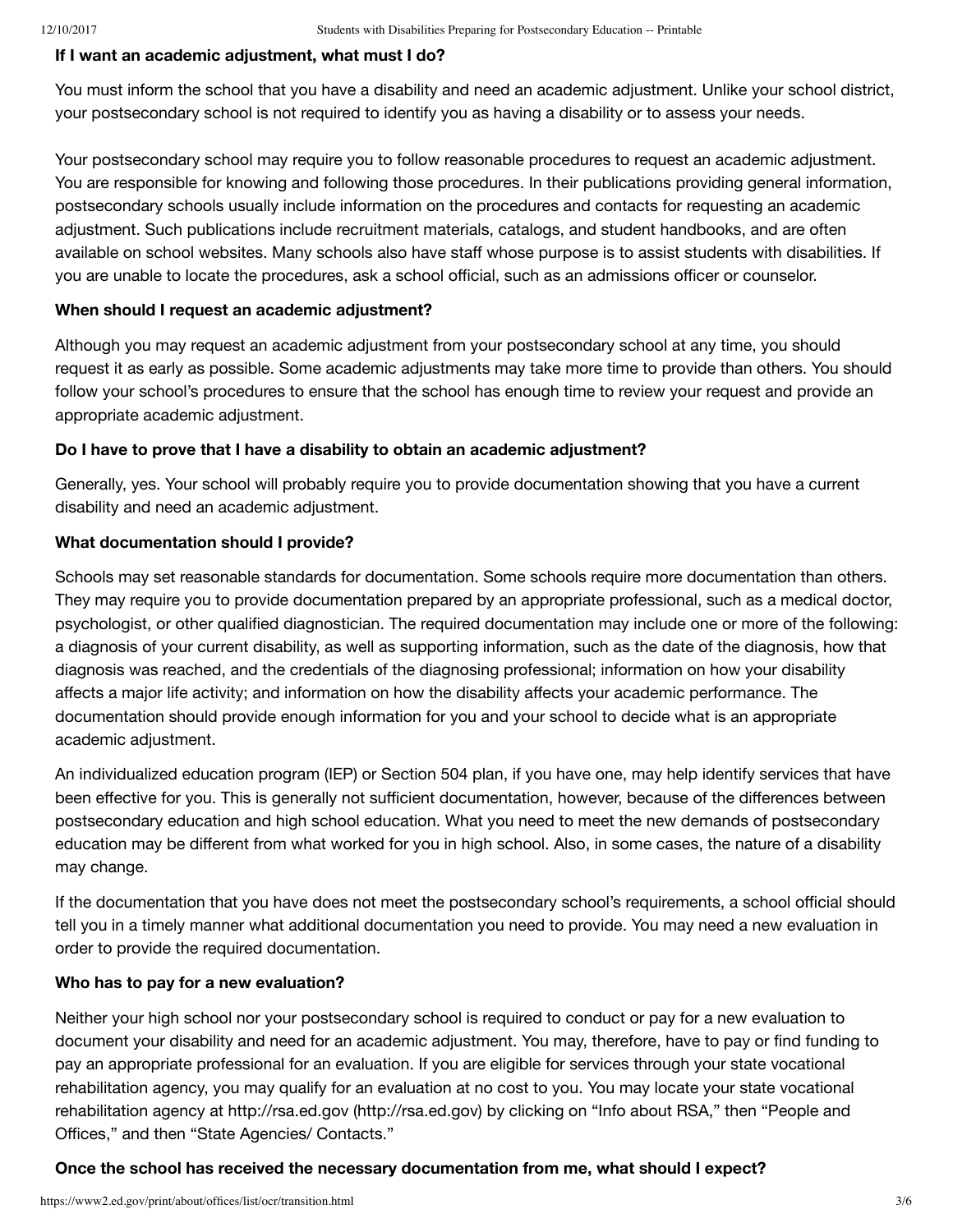To determine an appropriate academic adjustment, the school will review your request in light of the essential requirements for the relevant program. It is important to remember that the school is not required to lower or waive essential requirements. If you have requested a specific academic adjustment, the school may offer that academic adjustment, or it may offer an effective alternative. The school may also conduct its own evaluation of your disability and needs at its own expense.

You should expect your school to work with you in an interactive process to identify an appropriate academic adjustment. Unlike the experience you may have had in high school, however, do not expect your postsecondary school to invite your parents to participate in the process or to develop an IEP for you.

#### **What if the academic adjustment we identified is not working?**

Let the school know as soon as you become aware that the results are not what you expected. It may be too late to correct the problem if you wait until the course or activity is completed. You and your school should work together to resolve the problem.

#### **May a postsecondary school charge me for providing an academic adjustment?**

No. Nor may it charge students with disabilities more for participating in its programs or activities than it charges students who do not have disabilities.

#### **What can I do if I believe the school is discriminating against me?**

Practically every postsecondary school must have a person—frequently called the Section 504 Coordinator, ADA Coordinator, or Disability Services Coordinator—who coordinates the school's compliance with Section 504,Title II, or both laws. You may contact that person for information about how to address your concerns.

The school must also have grievance procedures. These procedures are not the same as the due process procedures with which you may be familiar from high school. But the postsecondary school's grievance procedures must include steps to ensure that you may raise your concerns fully and fairly, and must provide for the prompt and equitable resolution of complaints.

School publications, such as student handbooks and catalogs, usually describe the steps that you must take to start the grievance process. Often, schools have both formal and informal processes. If you decide to use a grievance process, you should be prepared to present all the reasons that support your request.

If you are dissatisfied with the outcome of the school's grievance procedures or wish to pursue an alternative to using those procedures, you may file a complaint against the school with OCR or in a court. You may learn more about the OCR complaint process from the brochure *How to File a Discrimination Complaint with the Office for Civil Rights*, which you may obtain by contacting us at the addresses and phone numbers below, or at http://www.ed.gov/ocr/docs/howto.html [\(http://www.ed.gov/ocr/docs/howto.html\).](http://www.ed.gov/ocr/docs/howto.html)

If you would like more information about the responsibilities of postsecondary schools to students with disabilities, read the OCR brochure *Auxiliary Aids and Services for Postsecondary Students with Disabilities: Higher Education's Obligations Under Section 504 and Title II of the ADA*. You may obtain a copy by contacting us at the address and phone numbers below, or at http://www.ed.gov/ocr/docs/auxaids.html [\(http://www.ed.gov/ocr/docs/auxaids.html\).](http://www.ed.gov/ocr/docs/auxaids.html)

Students with disabilities who know their rights and responsibilities are much better equipped to succeed in postsecondary school. We encourage you to work with the staff at your school because they, too, want you to succeed. Seek the support of family, friends, and fellow students, including those with disabilities. Know your talents and capitalize on them, and believe in yourself as you embrace new challenges in your education.

**To receive more information about the civil rights of students with disabilities in education institutions, you may contact us at** :